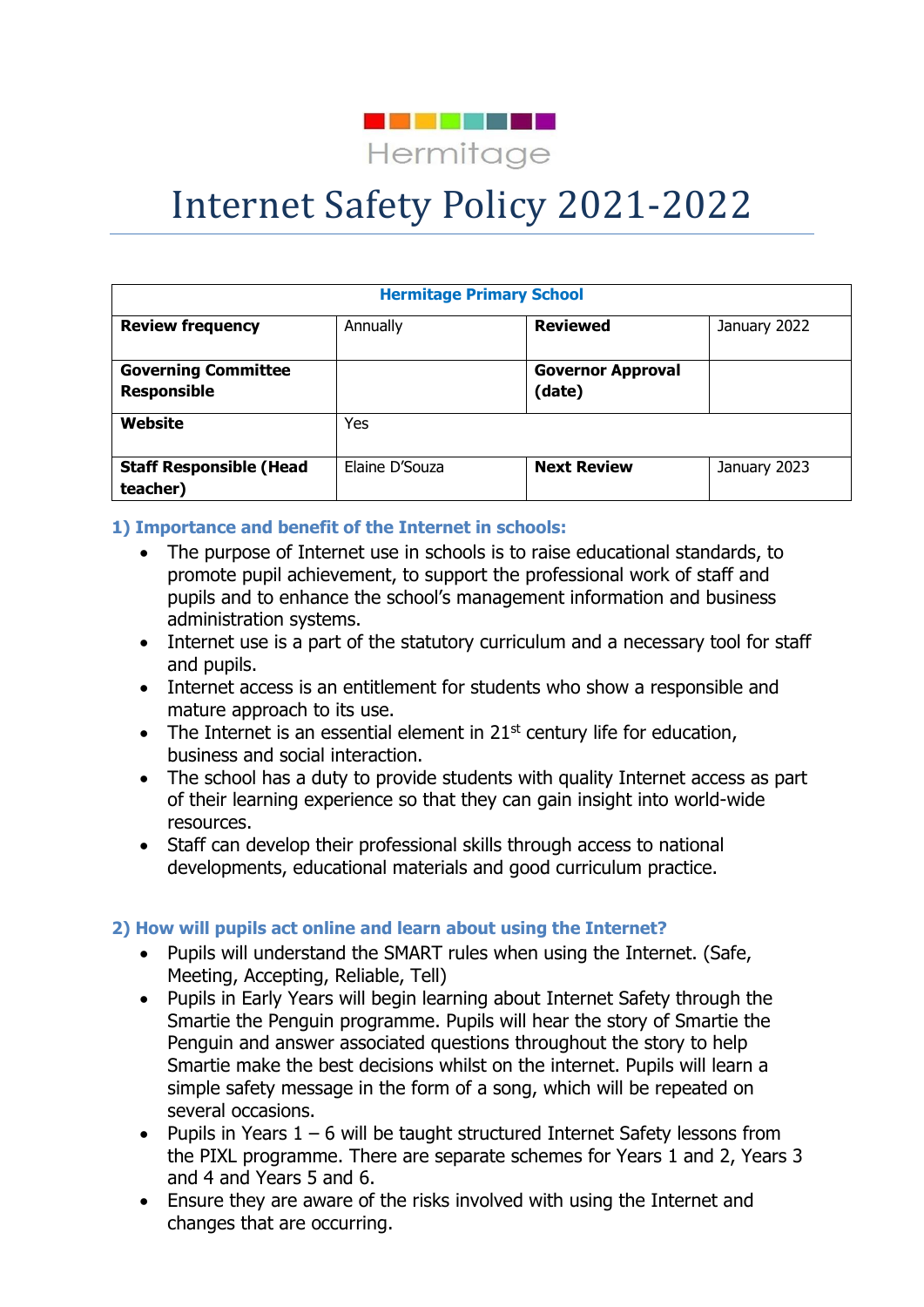- Pupils must immediately tell a trusted adult if they receive anything offensive online. They should also keep the e-mail until the trusted adult can take evidence of the material.
- Will not deliberately seek out offensive materials. Should any pupils encounter any such material accidentally, they are expected to report it immediately to a teacher.
- Should use language that is sensible and appropriate. Language which is used to bully or be rude to someone will not be acceptable.
- Should only contact and arrange to meet people they know or those the teacher has approved.
- Pupils must keep personal details to themselves. These can include: where they go to school, their home address(es), telephone numbers, passwords.
- Pupils have Internet Safety lessons at the start of the academic year and refer to them throughout the year.

## **3) How staff will ensure best practice:**

- Training will be given to staff in the evaluation of web materials.
- Ensure they are aware of the risks involved with using the Internet and changes that are occurring.
- Take time to understand and read the policies and procedures put into place, as well as Internet Safety material they may receive.
- Internet safety will be explicitly taught to the pupils**.**
- Pupils will be taught to be critically aware of the materials they read and shown how to validate information before accepting its accuracy.
- Carry out ½ termly Internet Safety focused sessions with the pupils they work with.
- Inform pupils that their Internet use is monitored.
- Ensure that all web-based content shared with pupils during whole class teaching is age appropriate.
- Access to the Internet will be demonstrated by an adult, with directly supervised access to specific, approved on-line materials.
- If staff or pupils discover unsuitable sites, the URL (address) and content must be reported to the Internet Service Provider (LGfL) via the Computing Co-ordinator or Headteacher.
- Report all Internet Safety issues immediately but not exceeding 24 hours of being alerted to the issue.
- E-mails sent to an external organisation should be written carefully and authorised before sending, in the same way as a letter written on school headed paper.
- Staff should be aware that Internet traffic can be monitored and traced to the individual user. Discretion and professional conduct is essential.
- The monitoring of Internet use is a sensitive matter. Staff who operate monitoring procedures should be supervised by senior management.
- Sign up and use the resources provided by National Online Safety.

## **4) How the school will ensure best practice:**

- Promote the positive use and values of the Internet, including use of Social Media.
- Educate those within the school about Internet Safety and what to do if that safety is compromised.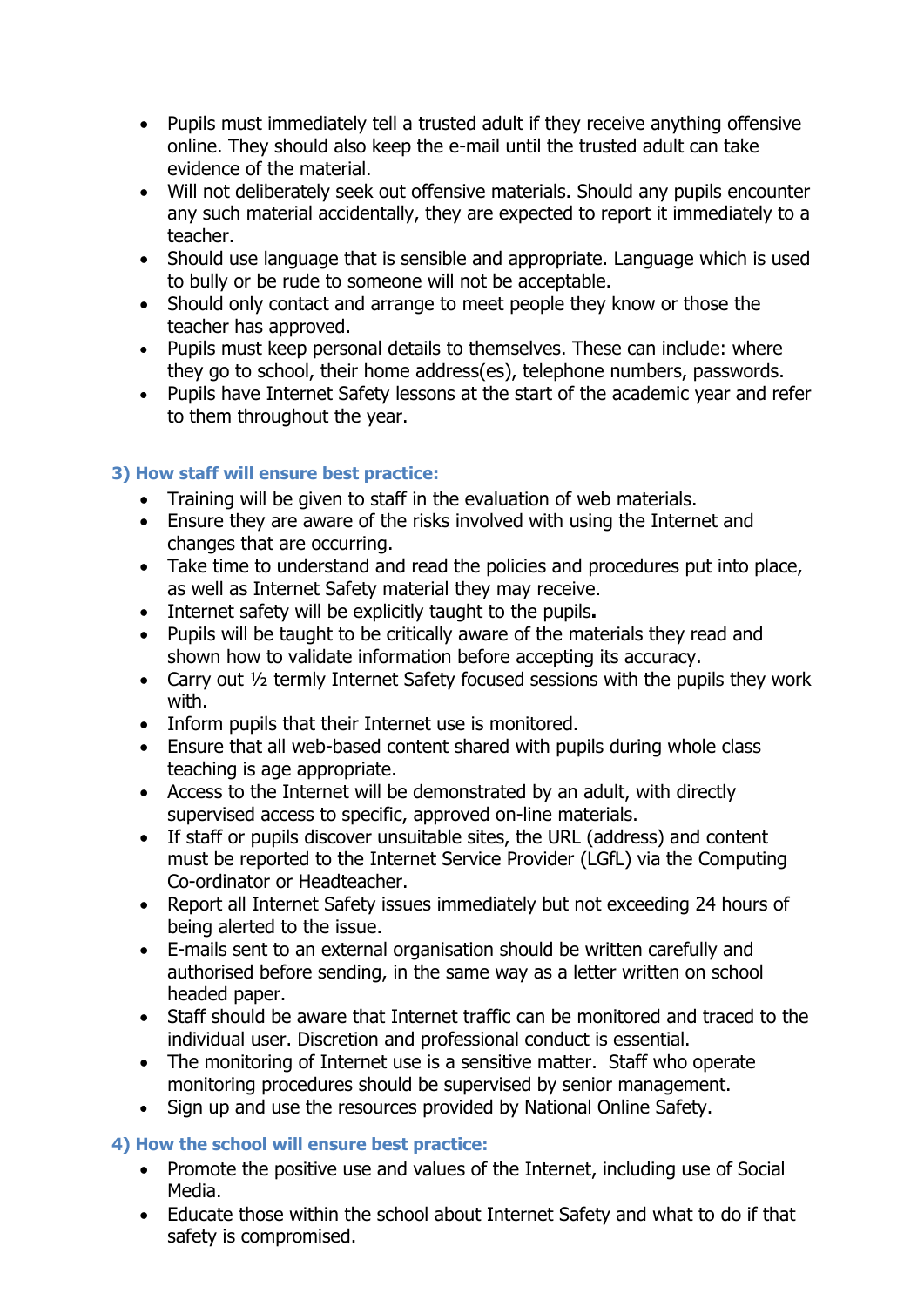- Have a clear procedure for flagging Internet Safety related issues (use CPOMS and send to the Headteacher and SLT).
- Take all Internet Safety allegations seriously and deal with them promptly.
- Provide 1/2 termly materials for pupils and staff on Internet Safety related issues.
- Rules for Internet Safety will be posted in all rooms where computers are used.
- Take part in national events, such as, Internet Safety Day.

## **5) How will school online accounts be managed?**

- Website photographs that include pupils will be selected carefully.
- Only first names of children will be used online.
- Photograph permission will be sought from parents/carers via a consent form.
- Teachers will be made aware of those who have not consented to photos.
- The Headteacher or nominee will take overall editorial responsibility and ensure that content is accurate and appropriate.

## **6) How will complaints regarding Internet use be handled?**

- Responsibility for handling incidents will be delegated to the Headteacher or a senior member of staff.
- Any complaint about staff misuse must be referred to the Headteacher.
- Any complaints against the Headteacher must be raised with the Chair of the Governing Body.

## **7) How will we protect ourselves against cyber crime?**

Cyber crime is criminal activity committed using computers and/or the internet. It can involve malicious attacks on computer software, including:

## **Email hacking**

Email hackers try to gain access to email accounts by tricking people to:

- open and respond to spam emails
- open emails with a virus
- open phishing emails

## **Phishing**

Phishing messages look authentic with corporate logos and a similar format to official emails.

Sometimes phishing emails use the title of a genuine email that the victim has recently replied to in order to trick the victim into believing the communication is authentic.

Phishing emails can appear to have originated from within or outside your organisation.

Unlike official communications, phishing emails ask for verification of personal information, such as account numbers, passwords or date of birth.

Sometimes the emails suggest the request is time sensitive to pressure the recipient to respond when they might not otherwise have done so.